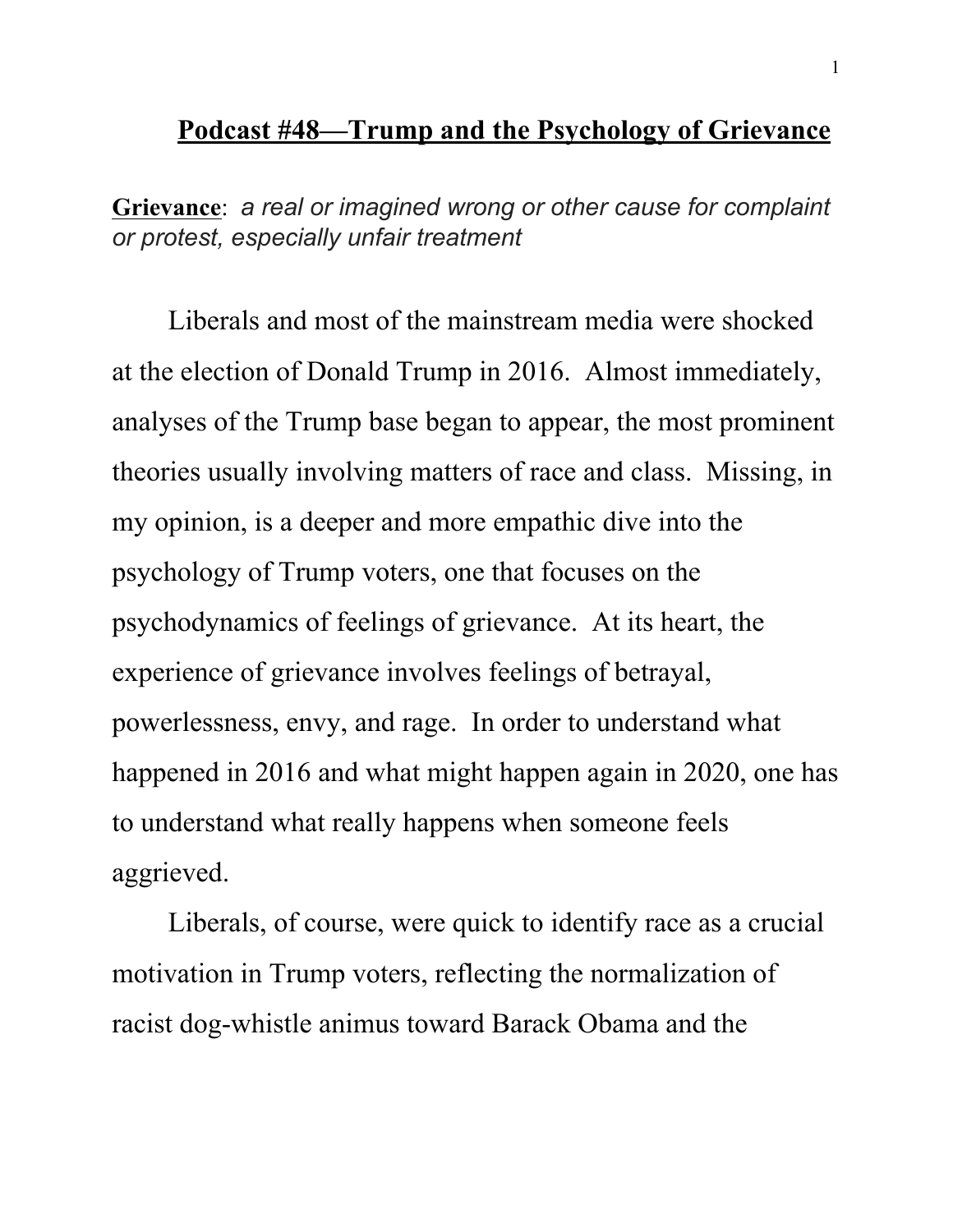racialized fears of immigrants found in Trump's almost exclusively white base.

Class was also deemed a prime ingredient in the toxic stew that was thought to be brewing in Trump voters. These analyses focused on the economic struggles of the non-college educated white working-class voter who turned out in droves for Trump. It has rightly been argued that these workers have been left behind by some combination of automation, corporate offshoring, the weakening of unions, and various forms of corporate malfeasance, resulting in stagnant wages, economic insecurity, and a widening income and wealth gap. This erosion of living standards led to growing frustrations and resentments which Donald Trump tapped into with his campaign to drain the swamp, curb the greed of the wealthy (yes, he did promise that), and launch a war against a scapegoated liberal media.

Finally, the psychology of Trump voters has certainly been discussed in relation to the resentment that many of these voters felt toward what they saw as the patronizing elitism of the bi-coastal elites, liberal academics, and mainstream media, a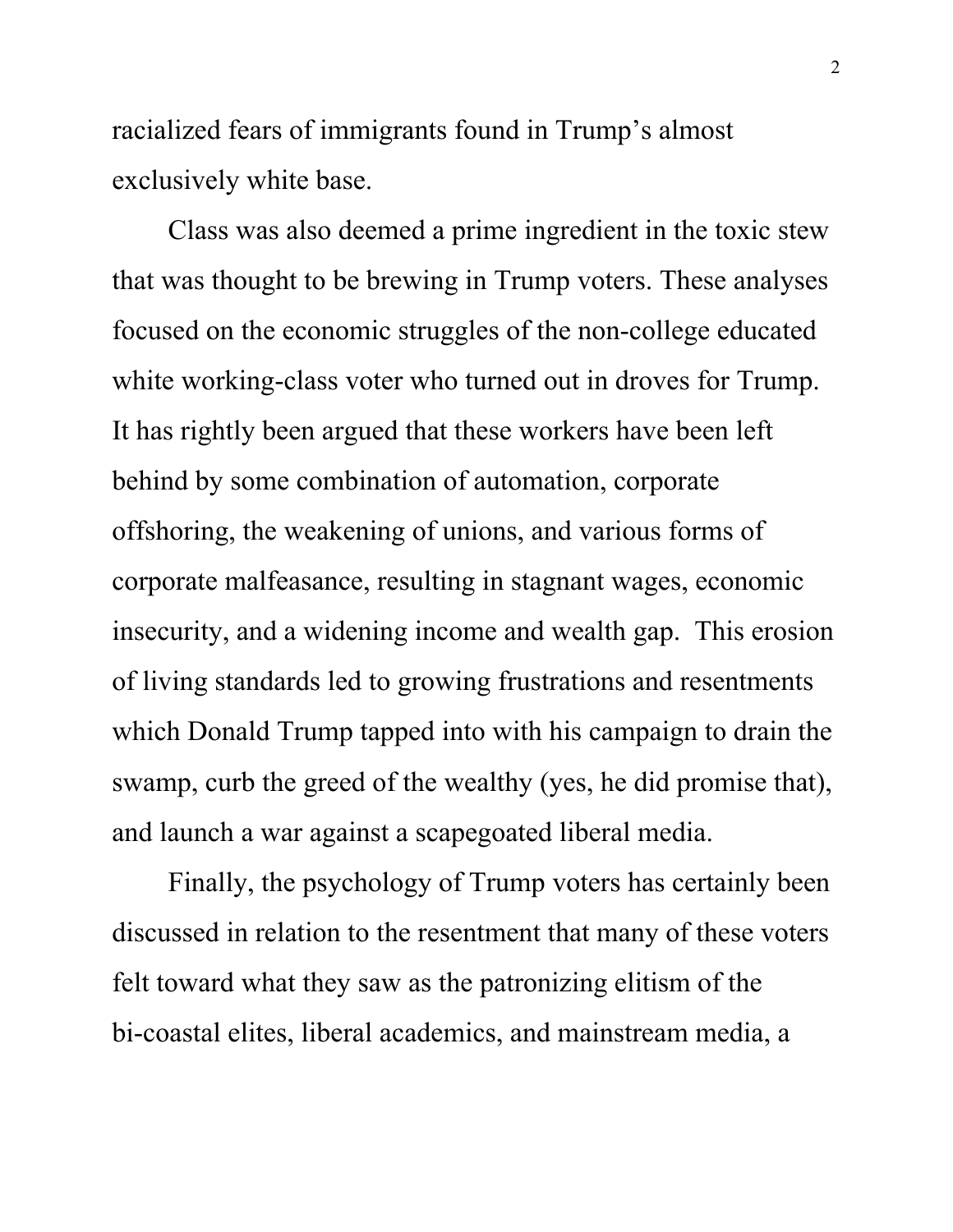class and cultural snobbery captured best, perhaps, by Hillary Clinton's description of them as a "basket of deplorables."

All of these factors seem valid and are likely operative in much of the Trump base. But there is another dimension of their sensibility that Trump, himself, mirrors—and that is a deep sense of grievance, of feeling left out and left behind, of being misunderstood and dismissed, of being betrayed and abandoned. Now, this sentiment is commonplace in everyday life, and I certainly see it often in my own clinical work.

The grievance mind-set in Trump and his supporters was captured in some recent conversations I've had with a few of his voters. These sentiments were expressed in various ways. Sometimes they emerged as simple expressions of victimization, some form of, "They treat me like shit," or "They don't give a damn about me." The "they" here refers usually to their employers or some arm of government.

More corrosive still were feelings that Dave, a plumber and Trump supporter, expressed to me when he said, "I work hard and don't get rewarded for it. I was taught that hard work and responsibility made for a good life. It hasn't felt that way. I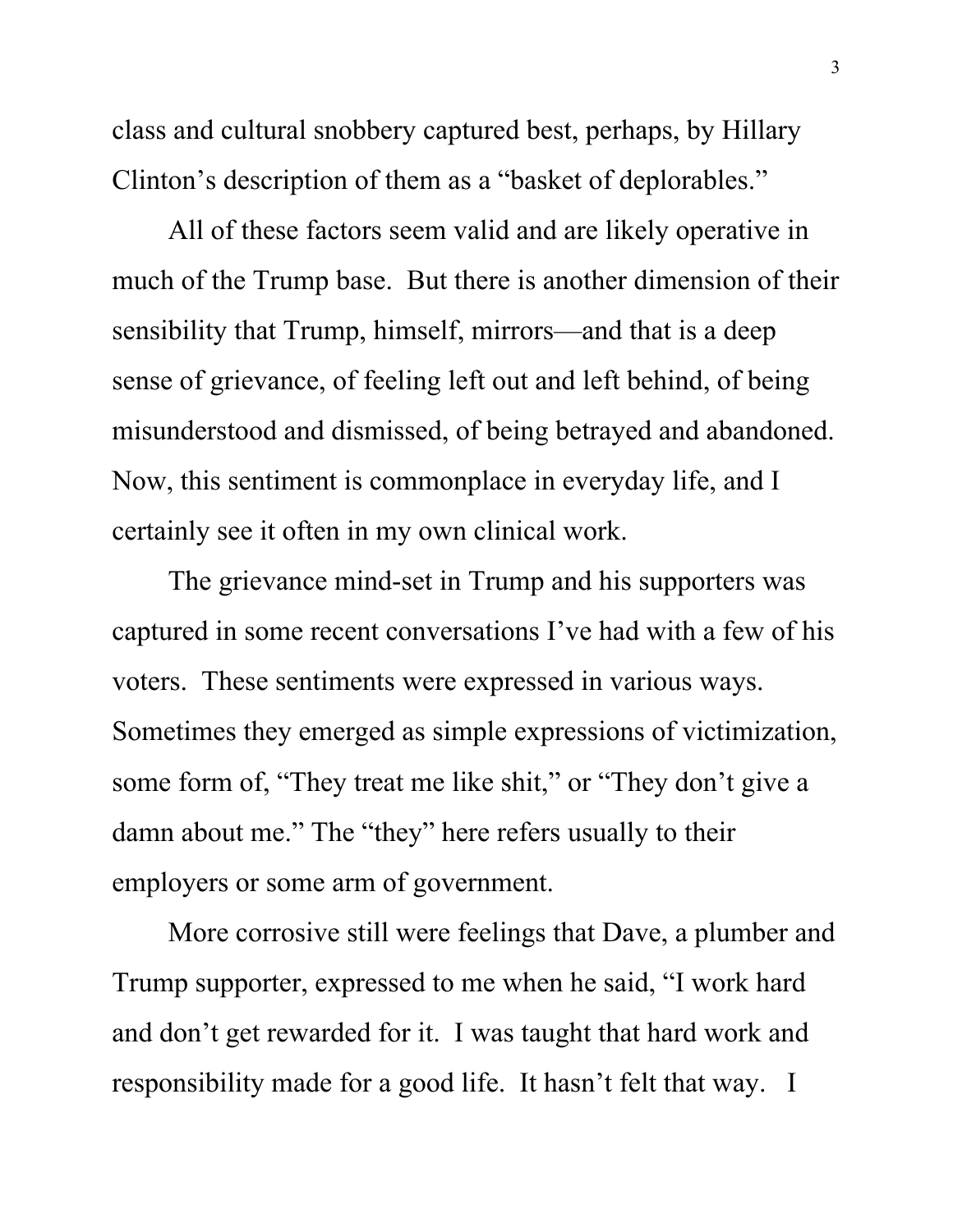feel ripped off." These sentiments reveal the surfacing of Dave's sense of betrayal. The world was not keeping its part of some bargain. Even more bitter was Charles, who worked as a clerical supervisor in the back office of a law firm, who said, "I work hard and get screwed but there are people who work and sacrifice half as much as me who get a free ride!" He went on to explain that when taxes and his share of his benefits are deducted from his pay, he can just about make ends meet, but that if he went on unemployment and got Medicaid, he'd be almost as well off as he is now. Whether true or not, this envy-tinged belief was heartfelt and seemed to account for Charles's anger at immigrants, the indigent, and people of color, whom he perceived as getting away with something.

I believe that the central ingredients of the psychology of grievance are feelings of betrayal and envy which trigger rage and a desire for revenge. Taken together, a toxic brew.

Think for a moment about the experience of betrayal. When someone betrays you, the feelings that result are complicated. A good analogy might be the experience of marital infidelity and betrayal. The betrayed spouse feels as if his or her reality—past,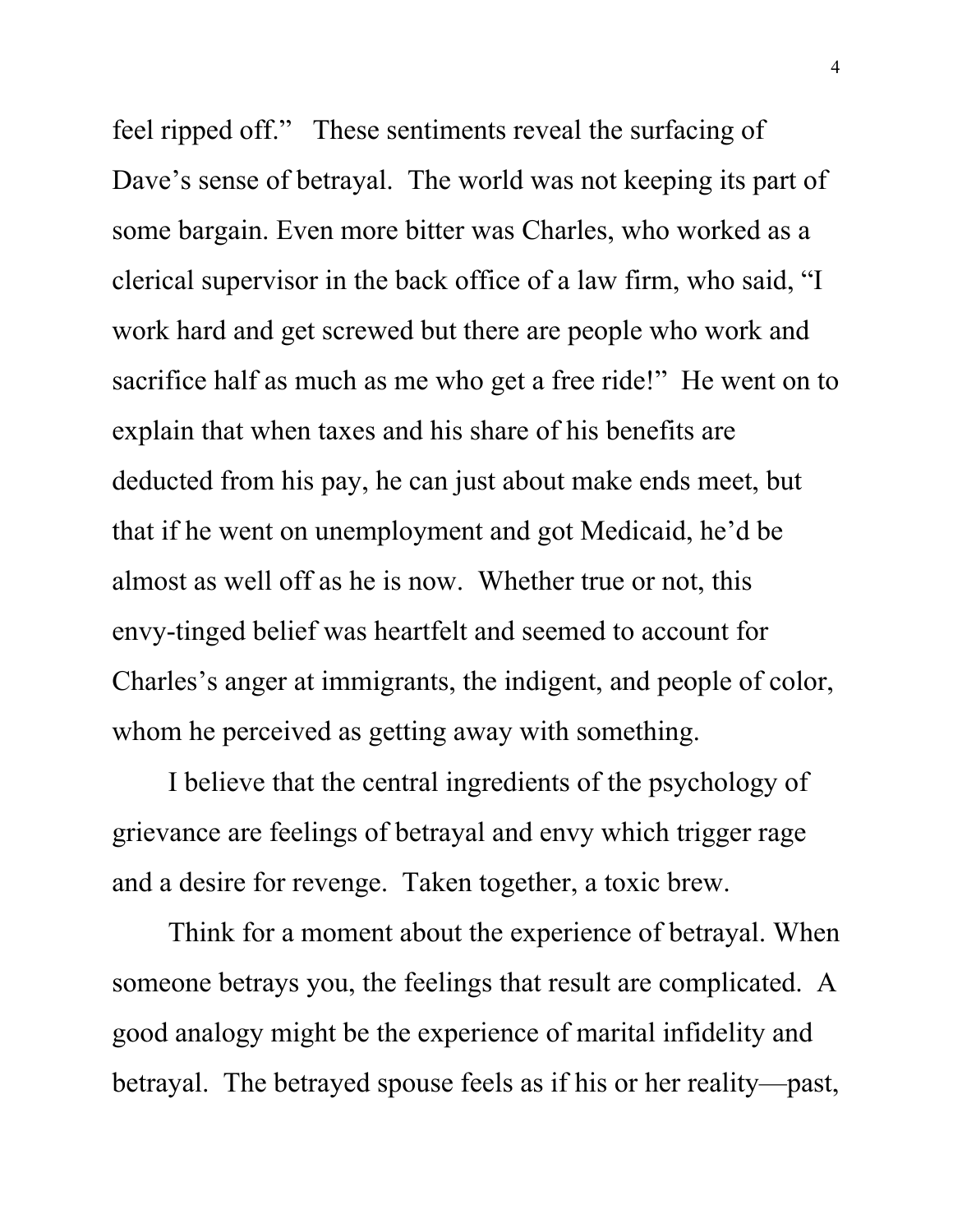present, and future—has been challenged, contradicted, and negated by the cheating spouse. The victim feels as if the world as he or she knows it is suddenly revealed to be a lie. Anyone who has been through this knows what I 'm talking about it. The blow to one's sense of reality is incalculably painful, the palpable feeling of rejection and abandonment vibrating in the core of one's being, and always involves an experience of helplessness. Someone has tracked mud on your carpet and you can't undo it, can't turn back the clock. A better analogy might be that you have been shot. Even if you survive, trauma lives on, the scar is there, and will always there. You're living with the stain, with the injury. There's nothing you can do about it.

The feelings of helplessness are infected with humiliation and shame. Betrayed people feel like there must have been something that they did to account for the betrayal. They feel one-down, inferior. Something must be wrong with *them.* Thus, their helplessness is shot through with shame.

What is the natural human response to helplessness and humiliation? It's usually depression, and then anger. You get sad or you get mad—or both. The 'sad' is when you internalize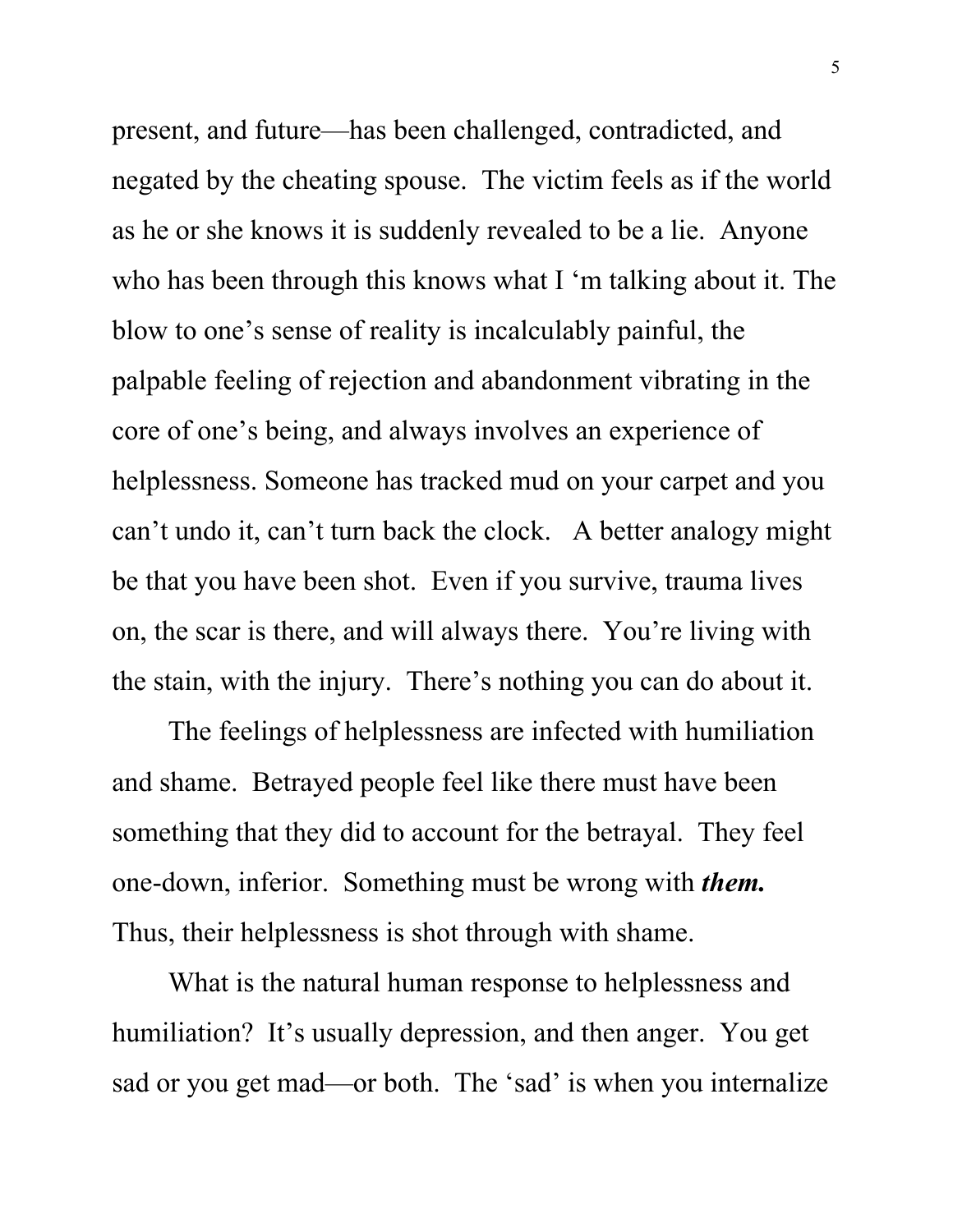the betrayal as your lot in life. The unconscious purpose of anger is to fight back against feelings of helplessness and humiliation.

Trump supporters feel betrayed in just these ways. They feel that the "system" has abandoned them, that their dreams of upward mobility and success have been ruined. They look around for someone to blame. Often, they blame themselves. Equally often, they blame others—government, liberals, and, especially, people of color, including immigrants.

Not only do white working class people feel betrayed, but they also feel envious, envious of people who they think are cutting in line, the undeserving poor, the immigrant who they see being given social benefits without having to earn them, people who appear to be illegitimately rewarded in some way. Envy invariably makes a person angry. Envy makes one want to take away or spoil the thing that is envied. It makes one want to cut benefits, restrict immigration, and impose law and order on "them."

Many Trump supporters experience these elements of grievance. They feel betrayed, abandoned, and envious. They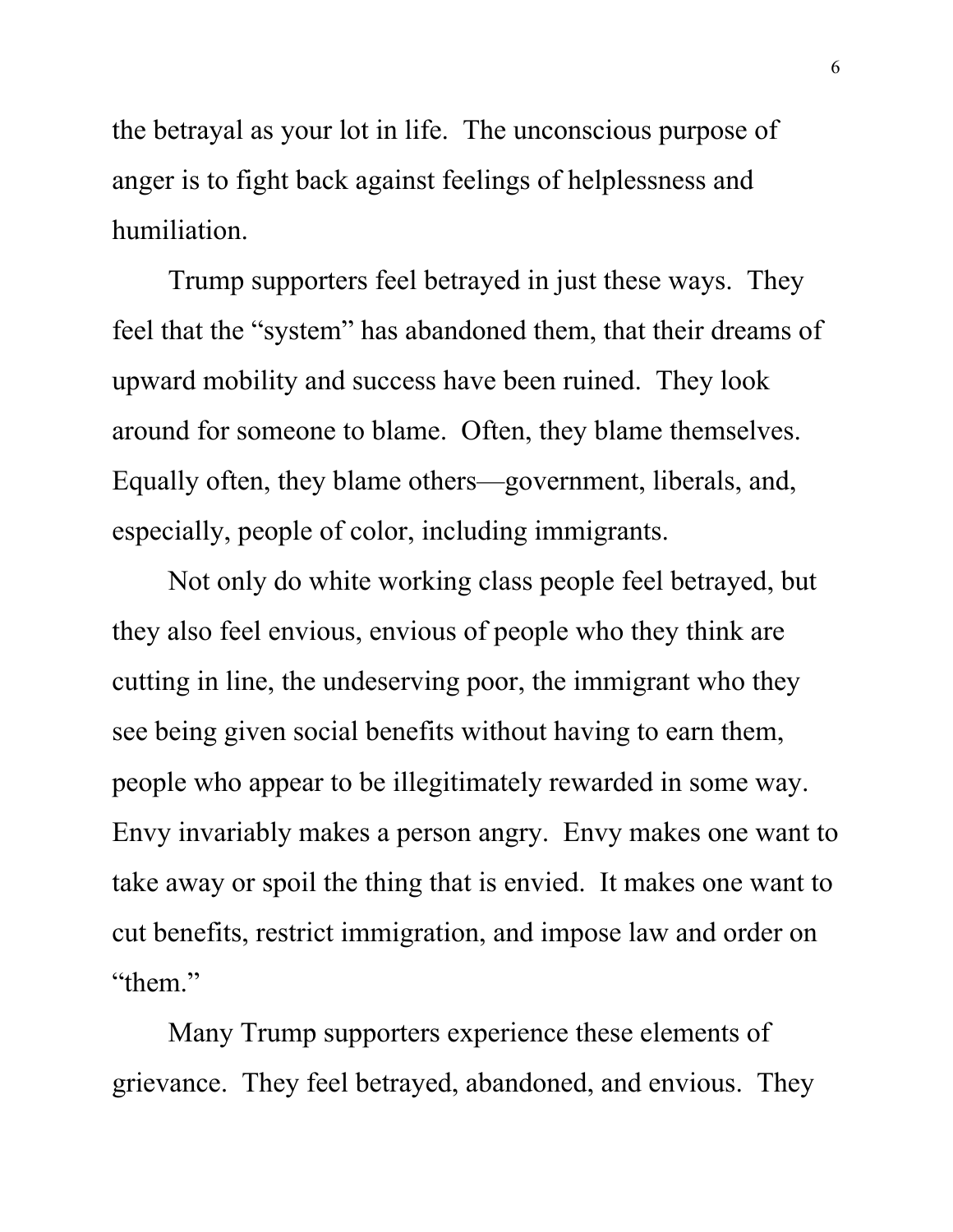are demoralized and angry. They feel left out and left behind. They believe, falsely in my view, that others are getting something for nothing. They feel that their hard work has not been rewarded but, instead, has been taken for granted and even devalued.

It's important that we look closely at this experience with a spirit of empathy and with a genuine attempt to understand it. The best examples of this approach can be found in Richard Sennett and Jonathan Cobb's classic book, *The Hidden Injuries of Class* and Arlie Hochschild's more recent study of the Tea Party called *Strangers in Their Own Land*: *Anger and Mourning on the American Right*. Sennett and Cobb saw white working-class anger, the anger mobilized by Ronald Reagan, with his racist dog whistles about "welfare queens," as stemming from the ethos of sacrifice. By that they were referring to the ways that working class people redeem their sacrifice, the hardships of their everyday lives, with the belief that their children will have better lives than they do, which makes their struggles seem worthwhile. But Sennett and Cobb go on to point out that this is a belief that is undermined by the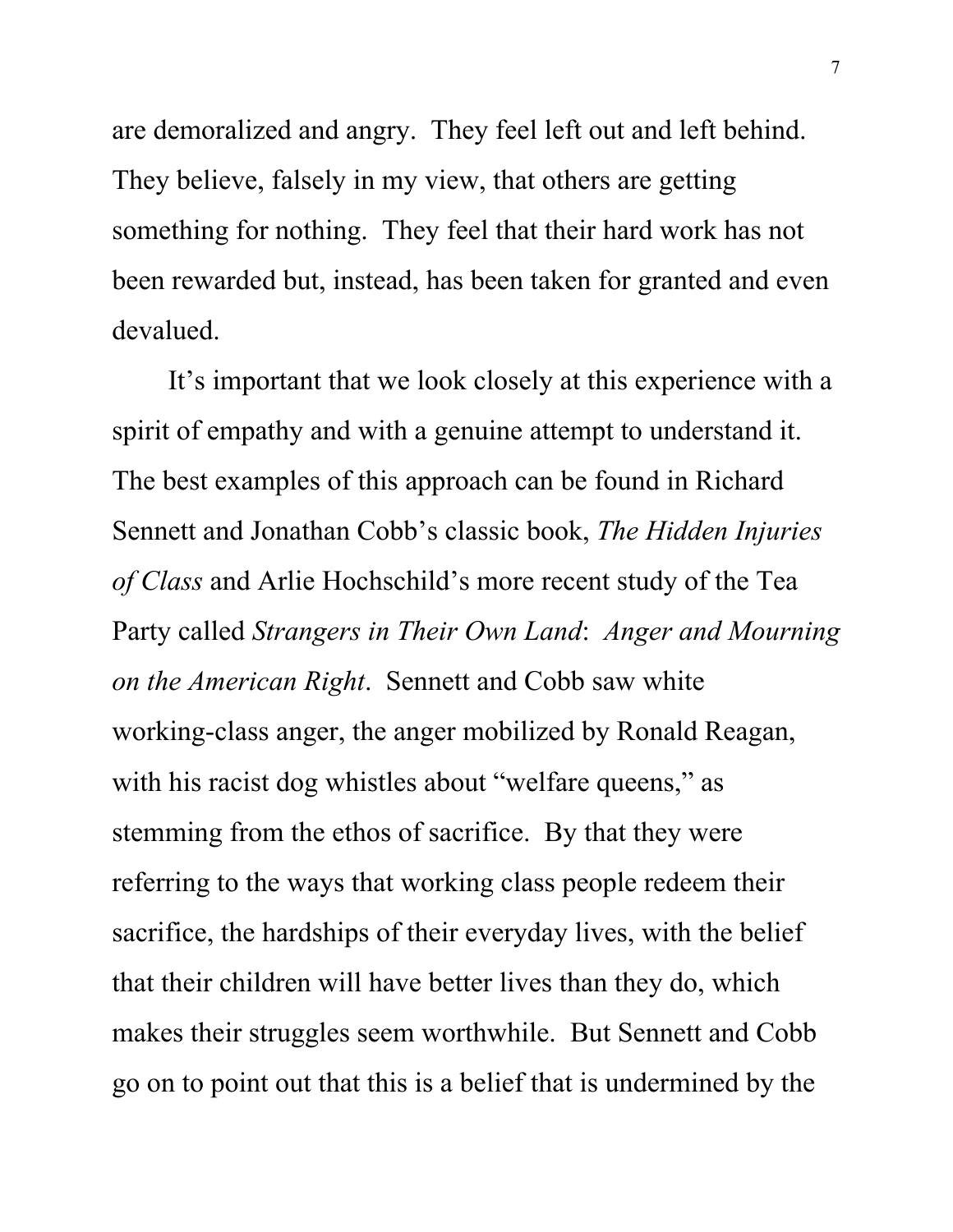perceptions that there are other people who enjoy the American Dream without sacrifice—thus making credible the fantasy of the Welfare Queen who thrives without any sacrifice at all.

Sociologist Arlie Hochschild spent a great deal of time speaking with white working-class men and women from Louisiana who sympathized with the extremely conservative Tea Party ideology. She captured their underlying sensibility using the metaphor of a long line. She pictured them standing in a line that stretched up and over a hill. This line is leading to the American Dream. But the line isn't moving (economic stagnation). Meanwhile, they see up ahead people of color, gays, women, cutting in line (via Affirmative Action and liberal social safety net programs) cutting in line. They feel abandoned, mistreated. They are filled with an underlying sense of grievance.

When someone feels aggrieved, suffering makes them feel entitled to compensation, to some type of indemnity, and ultimately to revenge. When Donald Trump held himself up as someone who would drain the swamp, someone with contempt for the bi-coastal elites, including the media, as someone who